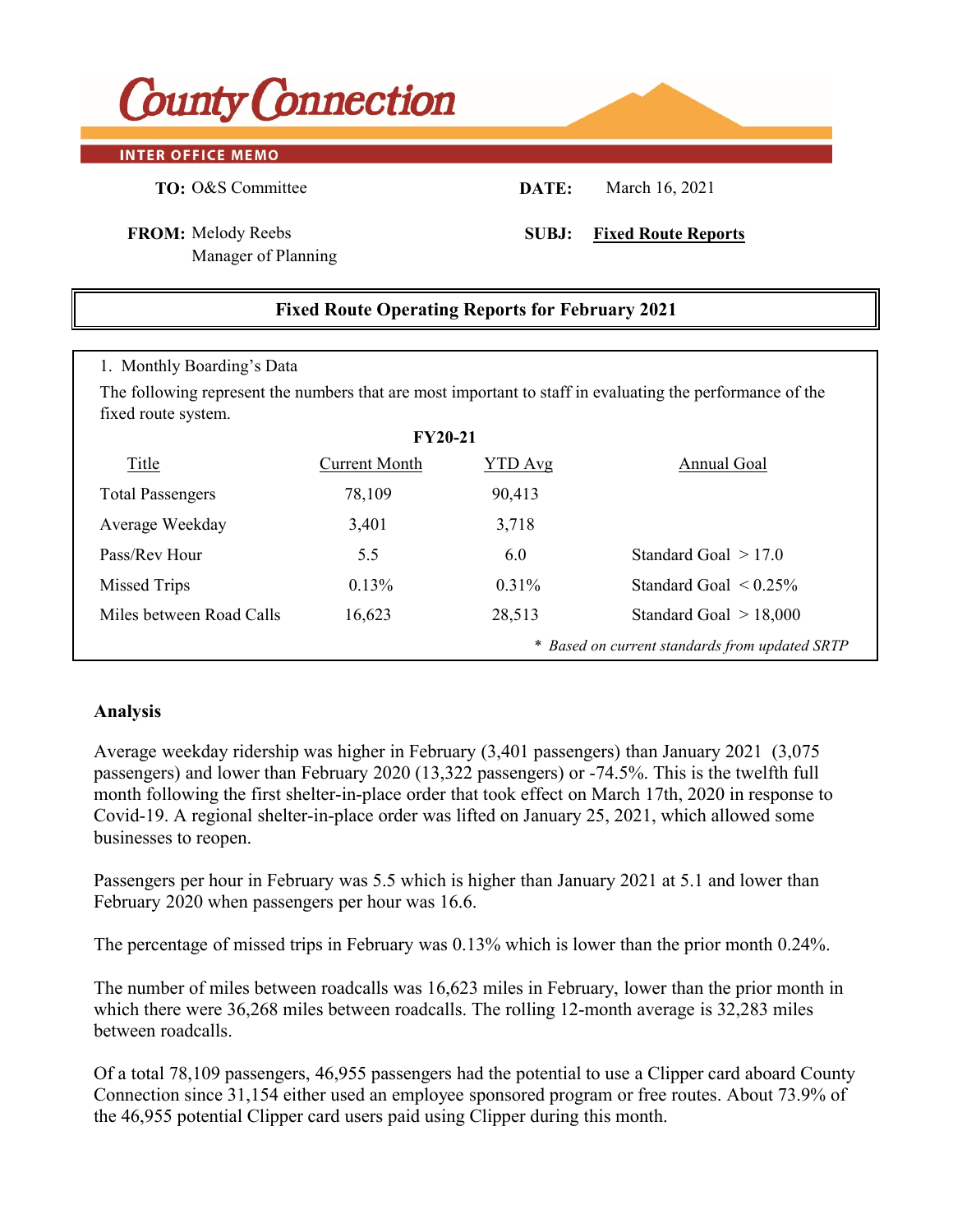| <b>Fixed Route Boardings</b>            | <b>Passengers by Revenue Hrs/Miles</b> |                        |                            | <b>Service Days</b> |                    | <b>Fiscal YTD Comparison</b><br><b>Passenger Boardings</b> |                    |            |
|-----------------------------------------|----------------------------------------|------------------------|----------------------------|---------------------|--------------------|------------------------------------------------------------|--------------------|------------|
| <b>Feb 2021 - Fixed Route Boardings</b> |                                        | 78.109 Revenue Hours - | Feb 2021                   | 13,821              | Weekdays - Feb 21  | 20                                                         |                    |            |
|                                         |                                        |                        | Feb 2020                   | 17,402              | Feb 20             |                                                            | 20 Fiscal 2021 YTD | 723,305    |
| Special Event - Bus Bridge              |                                        | Revenue Miles -        | Feb 2021                   | 158,548             | Saturdays - Feb 21 | 4                                                          |                    |            |
|                                         |                                        |                        | Feb 2020                   | 202,344             | Feb 20             |                                                            | Fiscal 2020 YTD    | 2,450,201  |
|                                         |                                        |                        |                            |                     | Sundays - Feb 21   | 4                                                          |                    |            |
|                                         |                                        |                        |                            |                     | Feb 20             |                                                            |                    |            |
| <b>Feb 2021 Total Boardings</b>         | 78.109                                 |                        | <b>Passengers per Mile</b> | 0.5                 | Total Days - 2021  |                                                            | 28 YTD Trend       | $(70.5\%)$ |
| <b>Feb 2020 Total Boardings</b>         | 288,592                                |                        | Passengers per Hour        | 5.7                 | 2020               |                                                            | 29 Monthly Trend   | $(72.9\%)$ |

|                | February 2021 Fixed Route Passenger Total               |                  |                |                |                |                  |                              |       |                             |          |                              |                |                             |
|----------------|---------------------------------------------------------|------------------|----------------|----------------|----------------|------------------|------------------------------|-------|-----------------------------|----------|------------------------------|----------------|-----------------------------|
|                |                                                         |                  |                |                | <b>Total</b>   | Wkdy             | <b>Average Feb 21</b><br>Sat | Sun   | Pass per<br><b>Rev Hour</b> | Wkdy     | <b>Average Feb 20</b><br>Sat | Sun            | Pass per<br><b>Rev Hour</b> |
| Route<br>-1    | <b>Destination Information</b><br>Rossmoor / Shadelands | Weekday<br>2,456 | Saturday       | Sunday         | 2,456          | 123              |                              |       | 4.7                         | 334      |                              |                | 12.0                        |
| $\overline{4}$ | Walnut Creek Downtown Shuttle                           | 3,648            | 632            | 506            | 4,786          | 182              | 158                          | 126   | 7.3                         | 742      | 430                          | 336            | 20.2                        |
| 5              | Creekside / Walnut Creek                                | 1,695            | $\overline{a}$ | $\overline{a}$ | 1,695          | 85               |                              |       | 6.5                         | 513      |                              |                | 27.4                        |
| 6              | Lafayette / Moraga / Orinda                             | 1,719            | 202            | 77             | 1,998          | 86               | 51                           | 19    | 3.4                         | 582      | 85                           | 62             | 12.2                        |
| 7              | Shadelands / Pleasant Hill / Walnut Creek               | 1,594            |                | $\overline{a}$ | 1,594          | 80               |                              |       | 5.1                         | 524      |                              |                | 24.6                        |
| 9              | DVC / Walnut Creek                                      | 2,252            |                | ÷              | 2,252          | 113              |                              |       | 3.9                         | 459      |                              |                | 14.6                        |
| 10             | Concord / Clayton Rd                                    | 8,194            |                |                | 8,194          | 410              |                              |       | 9.9                         | 1,018    |                              |                | 24.3                        |
| 11             | Treat Blvd / Oak Grove                                  | 2,884            |                |                | 2,884          | 144              |                              |       | 8.0                         | 424      |                              |                | 23.2                        |
| 14             | Monument Blvd / Walnut Creek                            | 10,375           |                |                | 10,375         | 519              |                              |       | 8.9                         | 1,323    |                              |                | 22.5                        |
| 15             | <b>Treat Boulevard</b>                                  | 2,274            |                |                | 2,274          | 114              |                              |       | 4.6                         | 327      |                              |                | 11.1                        |
| 16             | Alhambra Ave / Monument Blvd                            | 7,733            |                |                | 7,733          | 387              |                              |       | 9.2                         | 884      |                              |                | 19.7                        |
| 17             | Olivera / Solano / Salvio / North Concord               | 1,754            |                |                | 1,754          | 88               |                              |       | 4.9                         | 228      |                              |                | 13.4                        |
| 18             | Amtrak / Morello / Pleasant Hill                        | 1,741            |                |                | 1,741          | 87               |                              |       | 3.1                         | 391      |                              |                | 12.5                        |
| 19             | Amtrak / Pacheco Blvd / Concord                         | 979              |                |                | 979            | 49               |                              |       | 4.1                         | 139      |                              |                | 11.0                        |
| 20             | DVC / Concord                                           | 6,299            |                |                | 6,299          | 315              |                              |       | 7.9                         | 1,174    |                              |                | 23.6                        |
| 21             | Walnut Creek / San Ramon Transit Center                 | 3,777            |                |                | 3,777          | 189              |                              |       | 4.0                         | 523      |                              |                | 10.1                        |
| 27             | N Concord / Martinez / Masion Circle                    | 8                |                |                | $\bf 8$        | $\mathbf{0}$     |                              |       | 0.2                         | 72       |                              |                | 17.4                        |
| 28             | Martinez / DVC                                          | 1,638            |                |                | 1,638          | 82               |                              |       | 3.7                         | 131      |                              |                | 8.6                         |
| 35             | Dougherty Valley                                        | 2,342            |                |                | 2,342          | 117              |                              |       | 3.1                         | 724      |                              |                | 15.2                        |
| 91X            | <b>Concord Commuter Express</b>                         | 357              |                |                | 357            | 18               |                              |       | 3.8                         | 80       |                              |                | 15.1                        |
| 92X            | <b>ACE Shuttle Express</b>                              | 38               |                |                | 38             | $\overline{c}$   |                              |       | 0.5                         | 173      |                              |                | 13.6                        |
| 93X            | Kirker Pass Express                                     | 458              |                |                | 458            | 23               |                              |       | 2.6                         | 136      |                              |                | 8.7                         |
| 95X            | San Ramon / Danville Express                            | 446              |                |                | 446            | 22               |                              |       | 1.7                         | 296      |                              |                | 16.2                        |
| 96X            | <b>Bishop Ranch Express</b>                             | 392              |                |                | 392            | 20               |                              |       | 1.6                         | 373      |                              |                | 17.4                        |
| 97X            | <b>Bishop Ranch Express</b>                             | 322              |                |                | 322            | 16               |                              |       | 3.0                         | 61       |                              |                | 12.7                        |
| 98X            | Martinez Express                                        | 2,267            |                |                | 2,267          | 113              |                              |       | 4.0                         | 326      |                              |                | 11.4                        |
| 99X            | Martinez / BART Express                                 | 367              |                |                | 367            | 18               |                              |       | 1.5                         | 73       |                              |                | 5.0                         |
| 250 *          | Gael Rail Service                                       |                  |                |                |                |                  |                              |       |                             | $\bf{0}$ | $\overline{4}$               | $\overline{4}$ | 0.2                         |
| 260 *          | Cal State East Bay / Concord BART                       |                  |                | ÷,             | $\overline{a}$ |                  |                              |       |                             | 12       |                              |                | 1.2                         |
| 310            | Concord Bart / Clayton Rd / Kirker Pass                 |                  | 748            | 688            | 1,436          |                  | 187                          | 172   | 13.2                        |          | 421                          | 296            | 15.7                        |
| 311            | Concord / Oak Grove / Treat Blvd / WC                   |                  | 611            | 566            | 1,177          |                  | 153                          | 141   | 6.9                         |          | 280                          | 212            | 10.1                        |
| 314            | Clayton Rd / Monument Blvd / PH                         |                  | 1,237          | 1,125          | 2,362          |                  | 309                          | 281   | 10.6                        |          | 575                          | 392            | 18.8                        |
| 315            | Concord / Willow Pass / Landana                         |                  | 105            | 115            | 220            |                  | 26                           | 29    | 2.9                         |          | 55                           | 37             | 6.1                         |
| 316            | Alhambra / Morello / Pleasant Hill                      |                  | 693            | 676            | 1,369          |                  | 173                          | 169   | 7.8                         |          | 339                          | 276            | 12.8                        |
| 320            | DVC / Concord                                           |                  | 378            | 379            | 757            |                  | 94                           | 95    | 7.8                         |          | 213                          | 162            | 18.1                        |
| 321            | San Ramon / Walnut Creek                                |                  | 556            | 425            | 981            |                  | 139                          | 106   | 4.8                         |          | 231                          | 171            | 8.4                         |
| 335            | <b>BART Dublin / San Ramon</b>                          |                  | 200            | 173            | 373            |                  | 50                           | 43    | 4.0                         |          | 154                          | 108            | 9.5                         |
| Alamo Creek    | Alamo Creek / BART Walnut Creek                         | $\overline{7}$   |                |                | $\overline{7}$ | $\boldsymbol{0}$ |                              |       | 0.0                         | 19       |                              |                | 2.4                         |
| 600's          | Select Service                                          |                  |                |                |                |                  |                              |       |                             | 1,239    |                              |                | 36.3                        |
| 712            | Bay Point / BART PH / Berkeley                          |                  |                |                |                |                  |                              |       |                             | 16       |                              |                | 5.2                         |
| 715            | North Concord / Lafayette BART                          |                  |                |                |                |                  |                              |       |                             | 7        |                              |                | 5.1                         |
|                | <b>TOTALS</b>                                           | 68,017           | 5.363          | 4.730          | 78.109         | 3.401            | 1.341                        | 1.182 | 5.5                         | 13,322   | 2.786                        | 2.054          | 16.6                        |

\* Data from LINK Operators \*\* Seasonal Routes *Note: Some statistics may not be available (N/A) at this time. These will be brought current in future reports.*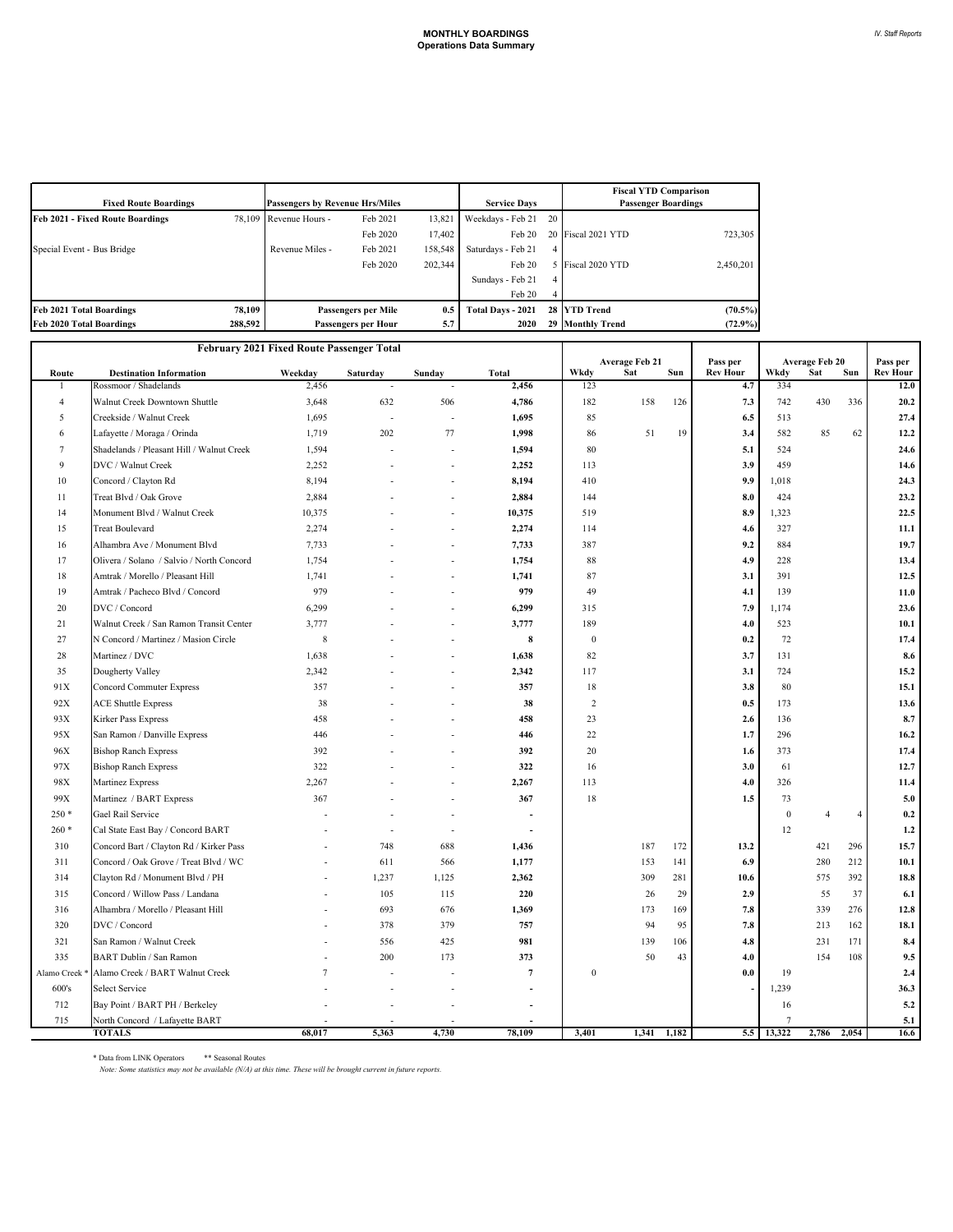#### **TRANSPORTATION and MAINTANCE**

### **Operation Data Summary**

|                                                                    | 2020     | 2020           | 2020           | 2020     | 2020           | 2020           | 2020      | 2020     | 2020           | 2020            | 2021     | 2021         | 12 Month      |
|--------------------------------------------------------------------|----------|----------------|----------------|----------|----------------|----------------|-----------|----------|----------------|-----------------|----------|--------------|---------------|
| <b>TRANSPORTATION</b>                                              | March    | April          | May            | June     | July           | August         | September | October  | November       | <b>December</b> | January  | February     | <b>TOTALS</b> |
| <b>Work Days</b>                                                   | 31       | 30             | 30             | 30       | 30             | 31             | 29        | 31       | 29             | 30              | 30       | 28           | 359           |
| Revenue Hours                                                      | 10,777   | 13,097         | 16,671         | 16,363   | 15,270         | 14,879         | 15,287    | 15,132   | 14,062         | 15,132          | 14,229   | 13,821       | 174,720       |
| <b>Operator Pay Hours</b>                                          | 32,290   | 29,624         | 31,237         | 29,168   | 29,737         | 28,918         | 27,740    | 26,715   | 24,989         | 28,659          | 30,513   | 23,480       | 343,070       |
| Number of Operators                                                | 160      | 160            | 159            | 157      | 155            | 153            | 153       | 153      | 152            | 150             | 150      | 149          | 154           |
| Total Chargeable Collisions                                        | NA       | <b>NA</b>      | $\mathbf{0}$   | $\theta$ | $\overline{2}$ | $\mathbf{0}$   |           | $\theta$ | $\overline{c}$ | $\theta$        | 2        | $\mathbf{0}$ |               |
| Number of Trips Scheduled                                          | 24,809   | 13,998         | 17,156         | 21,240   | 22,428         | 23,533         | 21,396    | 21,634   | 19,709         | 21,184          | 19,970   | 19,448       | 246,505       |
| Number of Trips Missed                                             | 438      | 930            | 42             | 123      | 45             | 84             | 30        | 38       | 50             | 205             | 48       | 26           | 2,059         |
| Of Trips Scheduled - % Missed                                      | $1.77\%$ | 6.64%          | $0.24\%$       | 0.58%    | 0.20%          | $0.36\%$       | 0.14%     | 0.18%    | 0.25%          | $0.97\%$        | $0.24\%$ | $0.13\%$     | $0.84\%$      |
| On Time Performance %                                              | 92%      | 93%            | 91%            | 91%      | 92%            | 93%            | 93%       | 93%      | 93%            | 94%             | 95%      | 94%          | 93%           |
| Lifts Operative - Ave %                                            | 100%     | 100%           | 100%           | 100%     | 100%           | 100%           | 100%      | 100%     | 100%           | 100%            | 100%     | 100%         | 100%          |
| <b>Total Road Calls</b>                                            | 17       | $\overline{c}$ | 6              | 12       |                | 12             | 16        | 10       | 14             | 11              | 6        | 15           | 126           |
| Road Calls for Mechanical                                          | 10       |                | $\overline{4}$ | 9        |                | $\overline{7}$ | 12        | 8        | 8              |                 | 3        | 12           | 84            |
| <b>Fleet Average Miles between</b><br><b>Mechanical Road Calls</b> | 37,548   | 30,454         | 37,194         | 26,680   | 36,748         | 33,300         | 20,575    | 33,563   | 24,292         | 26,733          | 36,268   | 16,623       | 32,283        |
| No. Maint. Employees                                               | 24       | 14             | 17             | 21       | 21             | 20             | 25        | 24       | 23             | 20              | 22       | 22           | 21            |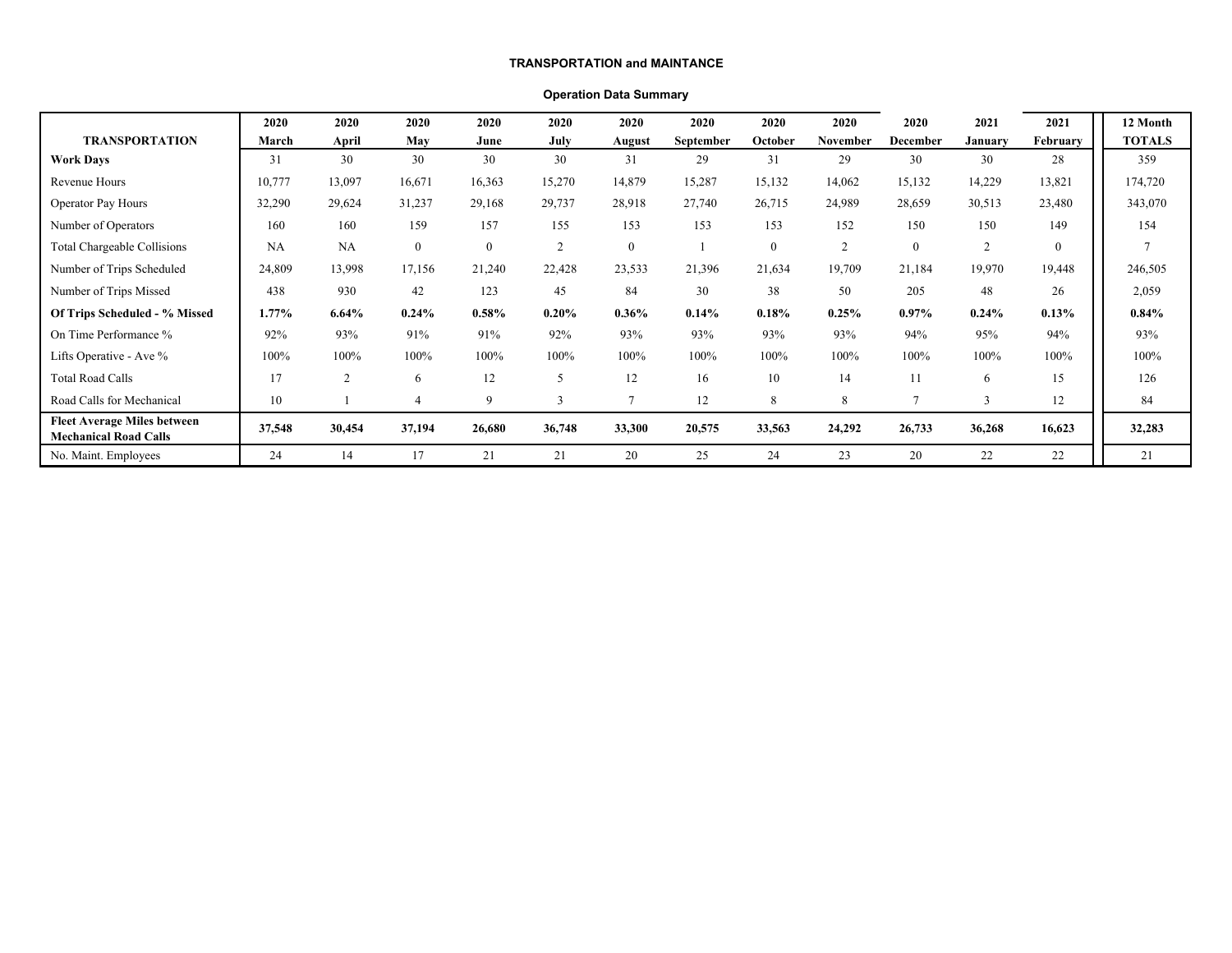

### **CLIPPER TREND\***

| Month              | <b>TOTAL</b><br><b>RIDERSHIP</b> | <b>FREE</b>              | <b>EMPLOYER/</b><br><b>SCHOOL**</b> | <b>CLIPPER</b><br><b>POTENTIAL</b> | <b>CLIPPER USE</b>       | <b>OTHER FARE</b> | $%$ OF<br><b>POTENTIAL</b> |
|--------------------|----------------------------------|--------------------------|-------------------------------------|------------------------------------|--------------------------|-------------------|----------------------------|
| $Jul-20$           | 97,709                           | 97,709                   |                                     |                                    |                          |                   |                            |
| Aug- $20$          | 95,826                           | 95,826                   |                                     |                                    | ۰                        |                   |                            |
| $Sep-20$           | 98,642                           | 98,642                   |                                     |                                    | ۰                        |                   |                            |
| $Oct-20$           | 113,327                          | 113,327                  |                                     |                                    | $\overline{\phantom{0}}$ |                   |                            |
| $Nov-20$           | 86,237                           | 34,297                   | 415                                 | 51,525                             | 37,038                   | 14,487            | 71.9%                      |
| $Dec-20$           | 80,762                           | 31,775                   | 60                                  | 48,927                             | 36,602                   | 12,325            | 74.8%                      |
| $Jan-21$           | 72,695                           | 28,219                   | 573                                 | 43,903                             | 32,387                   | 11,516            | 73.8%                      |
| Feb-21             | 78,109                           | 30,702                   | 453                                 | 46,955                             | 34,689                   | 12,265            | 73.9%                      |
| $Mar-21$           |                                  | ۰                        |                                     |                                    |                          |                   |                            |
| Apr-21             |                                  | ۰                        |                                     |                                    | ۰                        |                   |                            |
| $May-21$           |                                  | $\overline{\phantom{0}}$ |                                     |                                    |                          |                   |                            |
| $Jun-21$           |                                  |                          |                                     |                                    |                          |                   |                            |
| <b>Grand Total</b> | 723,307                          | 530,497                  | 1,500                               | 191,310                            | 140,716                  | 50,594            | 73.6%                      |

### FREE Free / Mid-Day Free

| <b>EMPLOYER / SCHOOL</b> | 92X-Ace Train / Airport Plaza, UFCW Trust $(91X)$ / St Marys / JFKU / Promo (Summer Youth Pass) & |
|--------------------------|---------------------------------------------------------------------------------------------------|
|                          | CSEB (Rte 260)                                                                                    |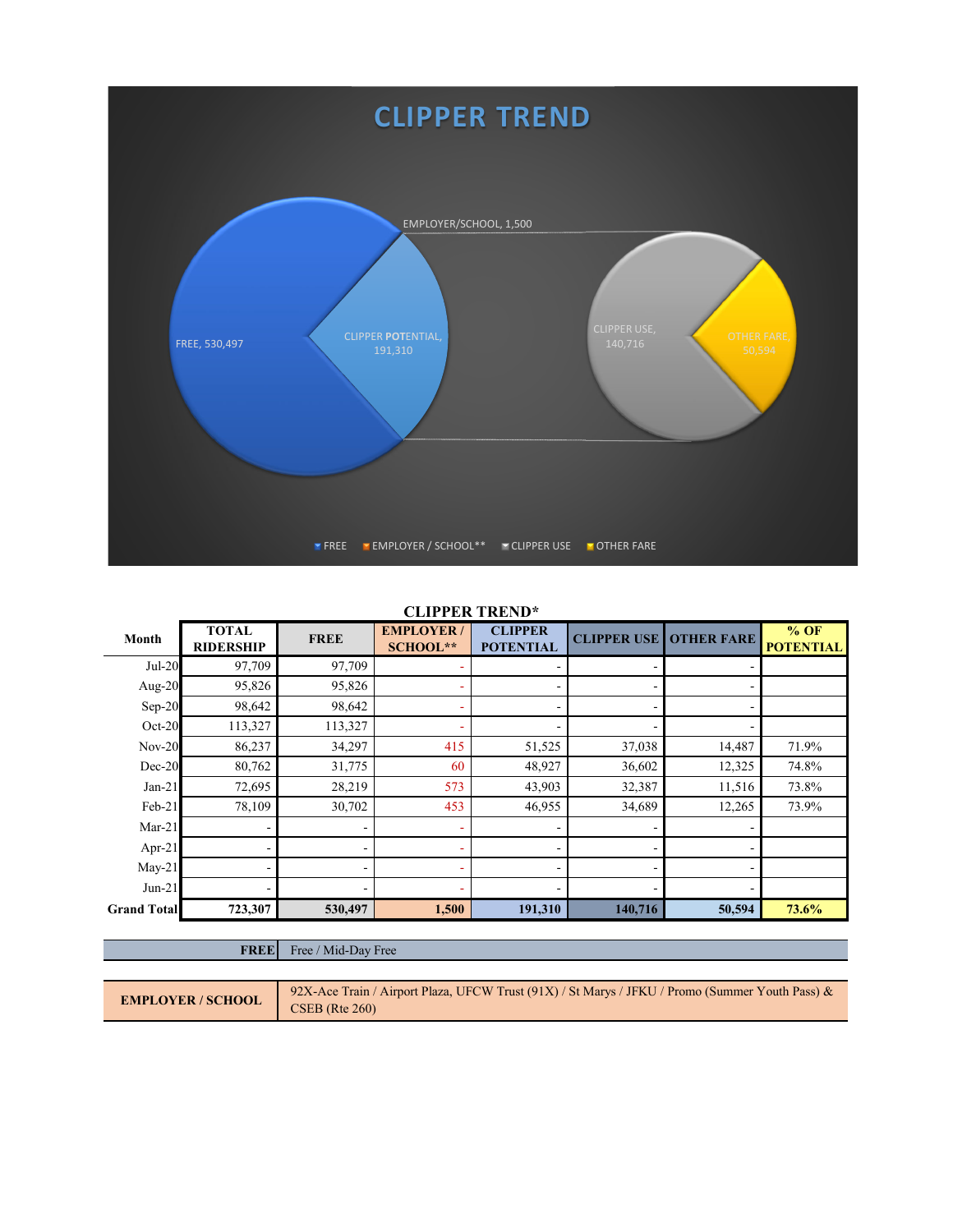## **Route Description Summary**

| Route $\#$     | <b>Description</b>                                                                                                                                                                                                                                                                                                                 |
|----------------|------------------------------------------------------------------------------------------------------------------------------------------------------------------------------------------------------------------------------------------------------------------------------------------------------------------------------------|
| 1              | Rossmoor Shopping Center, Tice Valley Blvd, Boulevard Wy, Oakland Blvd, Trinity Ave, BART Walnut Creek, Ygnacio Valley, Montego, John Muir Medical<br>Center, N Wiget Ln, Shadelands Office Park                                                                                                                                   |
| 4              | BART Walnut Creek, N California Blvd, Locust St, Mt Diablo Blvd, Broadway Plaza, S Main St, Pringle Ave                                                                                                                                                                                                                            |
| 5              | BART Walnut Creek, Rivieria Ave, Parkside Dr, N Civic Dr, N Broadway, Lincoln Ave, Mt Pisgah St, S Main St, Creekside Dr                                                                                                                                                                                                           |
| 6              | BART Orinda, Moraga Wy, Moraga Rd, St Marys Rd, St Mary's College, Mt Diablo Blvd, BART Lafayette                                                                                                                                                                                                                                  |
| $\overline{7}$ | BART Pleasant Hill, Treat Blvd, Oak Grove Rd, Shadelands Office Park, Mitchell Dr                                                                                                                                                                                                                                                  |
| 9              | DVC, Contra Costa Blvd, Ellinwood Wy, JFK University, Gregory Ln, Cleaveland Rd, Coggins Dr, BART Pleasant Hill, N Main St, N California Blvd, BART<br>Walnut Creek                                                                                                                                                                |
| 10             | BART Concord, Clayton Rd, Center St, Marsh Creek Rd                                                                                                                                                                                                                                                                                |
| 11             | BART Concord, Port Chicago Highway, Salvio St, Mira Vista Terrace, Fry Wy, Clayton Rd, Market St, Meadow Ln, Oak Grove Rd, Treat Blvd, BART Pleasant<br>Hill                                                                                                                                                                       |
| 14             | BART Concord, Oak St, Laguna St, Detroit Ave, Monument Blvd, Mohr Ln, David Ave, Bancroft Rd, Treat Blvd, BART Pleasant Hill, Oak Rd, N Civic Dr,<br>Ygnacio Valley Rd, BART Walnut Creek                                                                                                                                          |
| 15             | BART Concord, John Muir Medical Center, Port Chicago Highway, Salvio St, Parkside Dr, Willow Pass Rd, Landana Dr, West St, Clayton Rd, Treat Blvd,<br><b>BART Pleasant Hill</b>                                                                                                                                                    |
| 16             | BART Concord, Oak St, Galindo St, Monument Blvd, Crescent Plaza, Cleaveland Rd, Gregory Ln, Pleasant Hill Rd, Alhambra Ave, Berrellesa St, Escobar St,<br>Court St, Martinez Amtrak                                                                                                                                                |
| 17             | BART Concord, Grant St, East St, Solano Wy, Olivera Rd, Port Chicago Highway, BART North Concord                                                                                                                                                                                                                                   |
| 18             | BART Pleasant Hill, Oak Rd, Buskirk Ave, Oak Park Blvd, Patterson Blvd, Boyd Rd, Cleaveland Rd, W Hookston Rd, Crescent Plaza, Gregory Ln, Pleasant Hill<br>Rd, Taylor Blvd, Morello Ave, Viking Dr, Contra Costa Blvd, DVC, Old Quarry Rd, Pacheco Blvd, Muir Rd, Arnold Dr, Morello Ave, Pacheco Blvd, Martinez<br><u>Amtrak</u> |
| 19             | BART Concord, Galindo St, Concord Ave, John Glenn Dr, Galaxy Wy, Diamond Blvd, Contra Costa Blvd, Pacheco Blvd, Martinez Amtrak                                                                                                                                                                                                    |
| 20             | BART Concord, Grant St, Concord Blvd, Clayton Rd, Gateway Blvd, Willow Pass Rd, Sun Valley Blvd, Golf Club Rd, DVC                                                                                                                                                                                                                 |
| 21             | BART Walnut Creek, N & S California Blvd, Newell Ave, S Main St, Danville Blvd, Railroad Ave, San Ramon Valley Blvd, Danville Park & Ride, Camino<br>Ramon, Fostoria Wy, San Ramon Transit Center                                                                                                                                  |
| 27             | BART North Concord/Martinez, Port Chicago Hwy, Bates Ave, Arnold Industrial Way, Mason Circle                                                                                                                                                                                                                                      |
| 28             | BART Concord, Galindo St, Concord Ave, DVC, Contra Costa Blvd, Muir Rd, Arnold Dr, Center Ave, VA Clinic, Howe Rd, Old Orchard Rd, Arnold Dr, Pine<br>St, Vista Way, Estudillo St, D St, Alhambra Ave, Berrellesa St, Escobar St, Court St, Martinez Amtrak                                                                        |
| 35             | BART Dublin, Dublin Blvd, Dougherty Rd, Bollinger Canyon Rd, E Branch Pkwy, Windemere Pkwy, Sunset Dr, Bishop Dr, Executive Pkwy, San Ramon<br>Transit Center                                                                                                                                                                      |
| 91X            | BART Concord, Galindo St, Concord Ave, John Glenn Dr, Galaxy Wy, Chevron, Diamond Blvd, Willow Pass Rd, Gateway Blvd, Clayton Rd, Oak St                                                                                                                                                                                           |
| 92X            | Shadelands Office Park, Ygnacio Valley Rd, Highway 680, Danville Park & Ride, Crow Canyon Rd, Camino Ramon, San Ramon Transit Center, BR 2600, BR<br>1, Ace Train Station Pleasanton                                                                                                                                               |
| 93X            | BART Walnut Creek, Ygnacio Valley Rd, Shadelands Office Park, Oak Grove Rd, Kirker Pass Rode, Railroad Ave, Buchanan Rd, Somersville Rd, Fairview Dr,<br>Delta Fair Blvd, Highway 4, BART Antioch                                                                                                                                  |
| 95X            | BART Walnut Creek, Highway 680, Crow Canyon Rd, Camino Ramon, Norris Canyon Rd, Annabel Ln, Bishop Ranch 8, Executive Pkwy, San Ramon Transit<br>Center, Bishop Ranch 15                                                                                                                                                           |
| 96X            | BART Walnut Creek, Highway 680, Bishop Ranch 1, San Ramon Transit Center, Bishop Ranch 2600, Bishop Dr, Sunset Dr                                                                                                                                                                                                                  |
| 97X            | BART Dublin, Highway 680, Bishop Ranch 1, San Ramon Transit Center, Bishop Ranch 2600, Bishop Dr, Sunset Dr                                                                                                                                                                                                                        |
| 98X            | BART Walnut Creek, N Main St, Highway 680, Sun Valley Blvd, Contra Costa Blvd, Concord Ave, Diamond Blvd., Highway 680, Highway 4, Alhambra Ave,<br>Berrellesa St, Escobar St, Court St, Martinez Amtrak                                                                                                                           |
| 99X            | BART North Concord/Martinez, Arnold Industrial Way, Pacheco Transit Center, Muri Rd, Arnold Dr, Morello Ave, Pacheco Blvd, Martinez Amtrak                                                                                                                                                                                         |
| 250            | St Mary's College, St Marys Rd, Moraga Rd, Mt Diablo Blvd, BART Lafayette                                                                                                                                                                                                                                                          |
| 260            | Cal State East Bay, BART Concord                                                                                                                                                                                                                                                                                                   |
| 310            | BART Concord, Clayton Rd, Center St, Marsh Creek Rd                                                                                                                                                                                                                                                                                |
| 311            | BART Concord, Port Chicago Highway, Salvio St, Mira Vista Terrace, Fry Wy, Clayton Rd, Market St, Meadow Ln, Oak Grove Rd, Treat Blvd, BART Pleasant<br>Hill, Oak Rd, N Civic Dr, Ygnacio Valley Rd, BART Walnut Creek                                                                                                             |